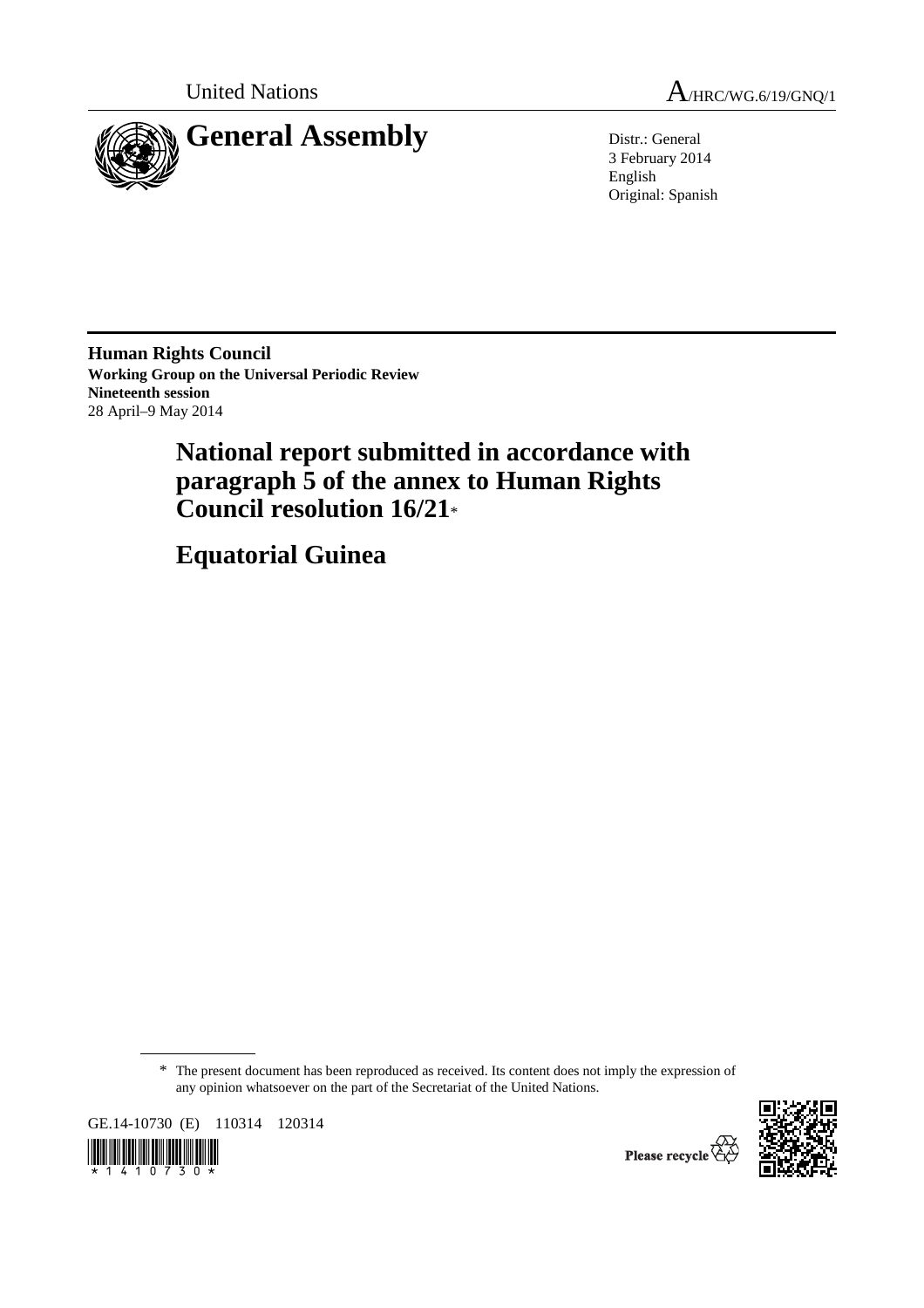### **A/HRC/WG.6/19/GNQ/1**

# Contents

|      | Paragraphs | Page           |
|------|------------|----------------|
|      | $1 - 2$    | $\mathcal{F}$  |
| П.   | 3          | 3              |
| III. | $4 - 5$    | 3              |
| IV.  | $6 - 7$    | $\overline{4}$ |
| V.   | $8 - 47$   | 5              |
| VI.  | $48 - 52$  | 14             |
| VII. | 53         | 15             |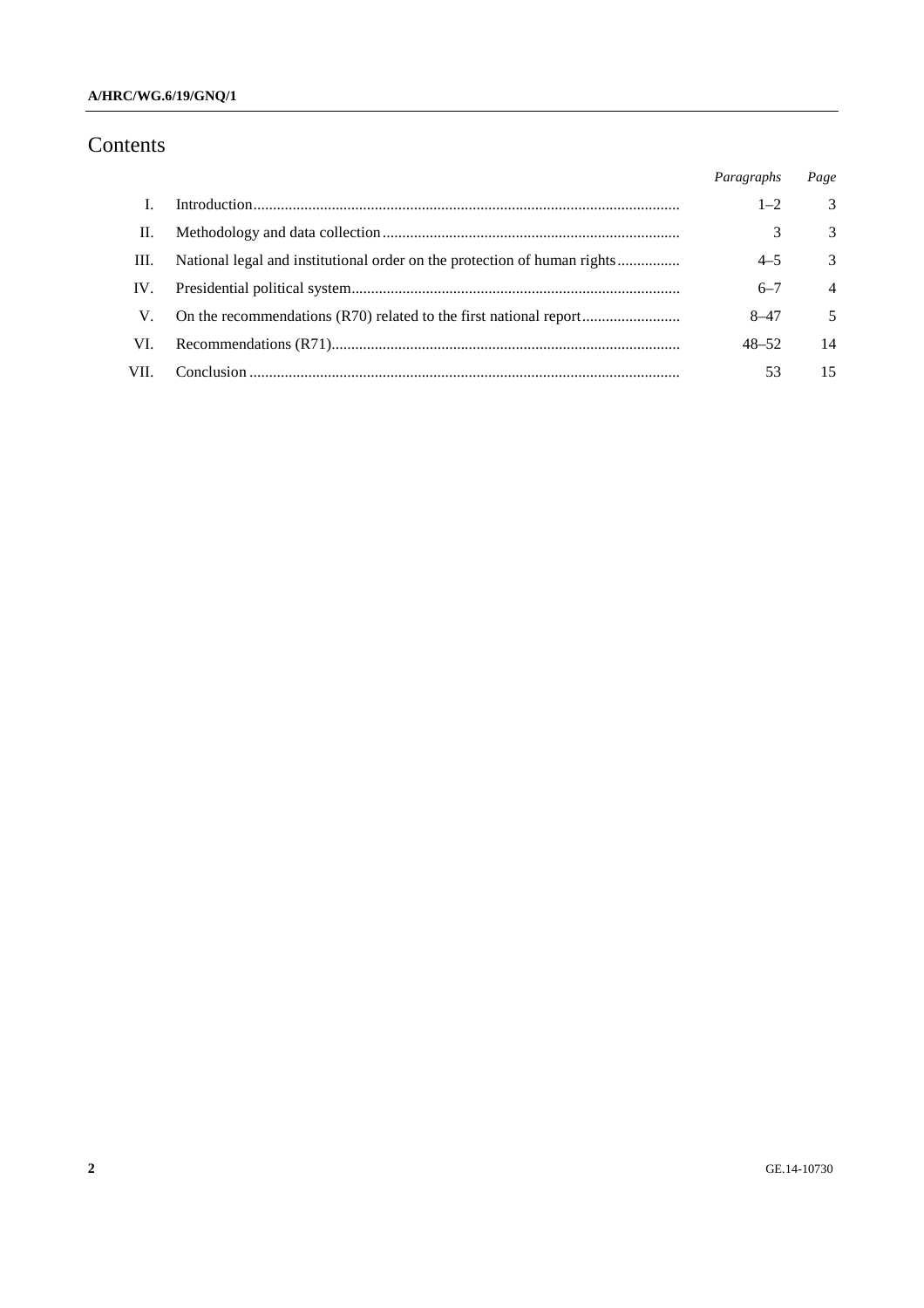# **I. Introduction**

1. Pursuant to United Nations General Assembly Resolution 60/251, the Human Rights Council established the cooperative mechanism linked to the universal periodic review (UPR). Through the evaluation of the level of compliance by each State, the aims of the UPR regarding the improvement of the human rights situation favour access to objective and reliable information on the national human rights situation. As part of the programme established by the Council for the period 2008–2011, the Government of Equatorial Guinea took part in the universal periodic review at the sixth session of the Human Rights Council in 2009 and drew up its national report, the consideration of which gave rise to the recommendations (A/HRC/13/16 GE.10-10136) to which the present report relates.

2. The Republic of Equatorial Guinea is a sovereign, independent, republican, united, social and democratic State, whose highest values are unity, peace, justice, freedom and equality. Its territory is made up of a mainland area called Río Mini and an island region comprising the islands of Bioko, Annobón, Corisco, Elobey Grande, Elobey Chico, Mbañe, Cocoteros, Conga and nearby islets. It has a total surface area of 28,051 sq. km., of which 26,000 lie in the mainland region and the rest in the island region. Equatorial Guinea lies on the Gulf of Guinea. The mainland region is bordered to the north by the Campo or Ntem River and the Republic of Cameroon, to the east and south by the Republic of Gabon and to the west by the Atlantic Ocean. Its capital is Malabo, which is situated on the northern coast of the island of Bioko. According to data from the Third Population and Housing Census of 2001, it has a population of 1,014,999, with a crude birth rate of 43.2 per thousand.

# **II. Methodology and data collection**

3. Since it received the recommendations made during the interactive dialogue of the Human Rights Council for Equatorial Guinea at its sixth session, of which 86 were accepted by the Government of Equatorial Guinea and 28 were deferred for further consideration, the Government has conducted an interactive activity with ministerial departments and civil society institutions. Consequently, the present report, which is in response to the Council's recommendations, was drafted by a preparatory commission, on the basis of the results obtained during the consultation process. The first Demographic and Health Survey carried out in 2011 has been a valuable reference tool when addressing matters related to maternal and infant mortality, HIV/AIDS, sexually transmitted infections, and literacy and school enrolment rates, among others.

# **III. National legal and institutional order on the protection of human rights**

4. Article 13 of the 1982 Constitution, as revised in 1991, 1995 and 2011, sets out a range of rights and freedoms that may be directly invoked before the courts. Nevertheless, article 14 of the Constitution states that the list of rights under article 13 is not exhaustive, because it implicitly includes all the other rights guaranteed by the Constitution, in addition to other rights and public freedoms of a similar nature originating in respect for human dignity and a democratic State governed by the rule of law. This has led to the incorporation of the international conventions and treaties ratified by Equatorial Guinea into what may be termed a constitutional block, which extends the protection not only to civil and political rights but also to those arising out of social, cultural and economic circumstances. The reform of the Constitution, which was approved in 2012, has strengthened the institutional mechanism for the protection of human rights by establishing,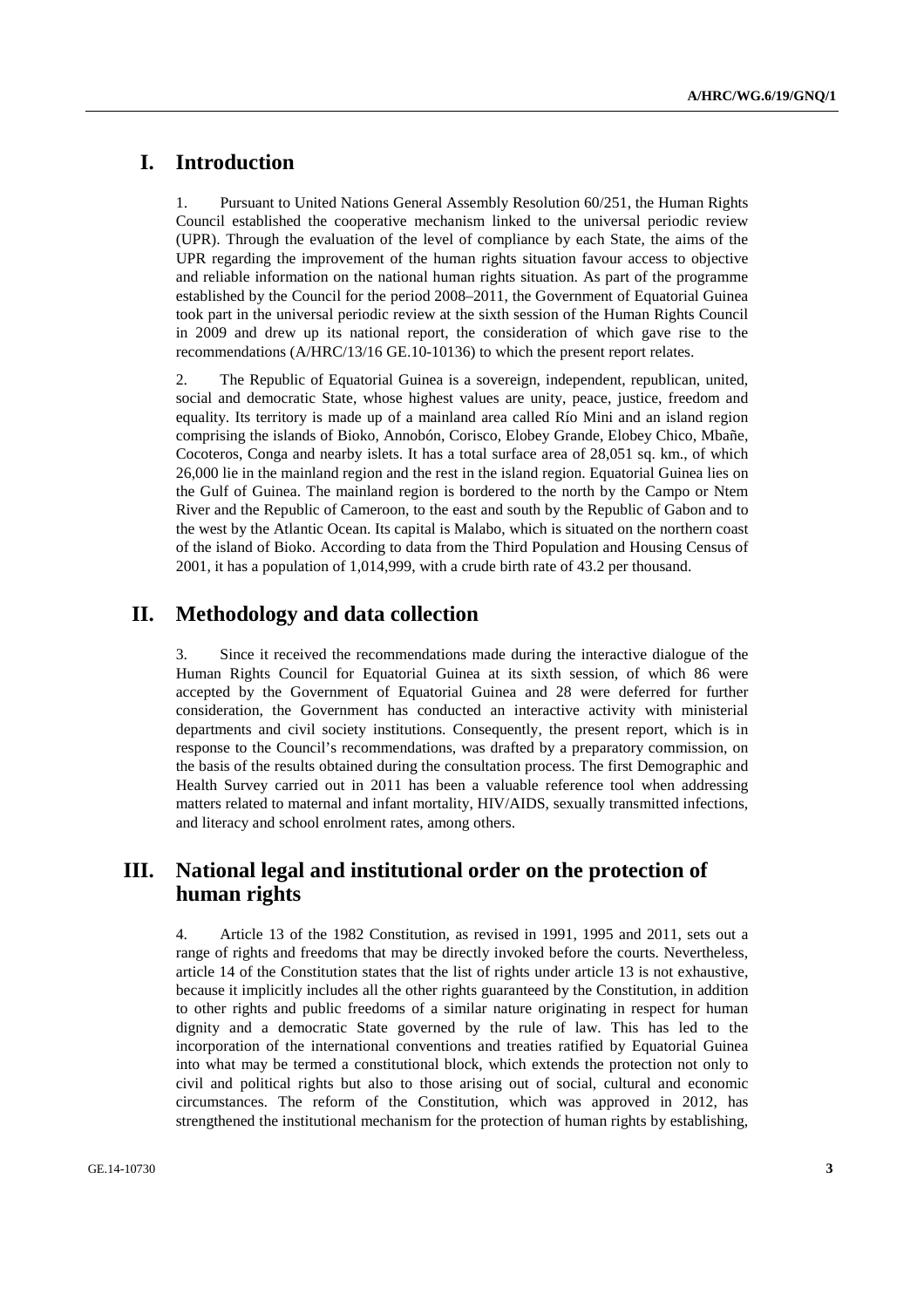in addition to what existed already, the Office of the Ombudsman, which is governed by Act No. 4/2012 of 16 November, and whose constitutional mandate makes it the High Commissioner of the Chamber of Deputies and Senate for the protection of citizens' rights vis-à-vis the public administration, through application for amparo against the dysfunctionality, misconduct and arbitrariness of public agencies. Moreover, to bridge an existing gap, Act No. 2/2011 of 14 July on the Special Body of State Lawyers was passed. This body is tasked with representing and defending the interests of the State in court or in any form of legal dispute, with a view to superseding the former policy of non-appearance and deliberate rebelliousness on the part of public institutions in the conflicts in which they were involved.

5. The legal order directly linked to the protection of human rights is organized in a pyramid structure spearheaded by articles 13, 14 and 15 of the Constitution, which are based on liberal content and a categorical imperative. Moreover, it may be noted that, between 2009 and 2013, the country ratified various international law conventions, treaties and additional protocols, which were incorporated in its human rights protection mechanism. New laws have also been adopted to broaden the normative basis for the protection of human rights, such as the new General Labour Act No. 10/2012 of 24 December and Act No. 4/2009 of 18 May, which guarantees the right to land tenure. Among the laws that have been brought in to strengthen the legal human rights framework, special mention should be made of the elimination of the requirement to obtain a visa, which was an obstacle to the right to freedom of movement and was abolished by presidential decree, the updating and improving of the migration policy through the enactment of Organic Act No. 3/2010 of 30 May governing foreigners' rights, and Decree No. 121/2011 of 5 September establishing the minimum wage, article 4 (b) of which provides for equal pay for equal work among national and expatriate workers.

# **IV. Presidential political system**

6. On 13 November 2011, the people of Equatorial Guinea voted by referendum for a reform of the Constitution, which has now been in force since 16 February 2012. In accordance with the Constitution, the State exercises its national sovereignty through the President of the Republic, the Vice-President of the Republic, the Council of Ministers, the Chamber of Deputies, the Senate and other bodies created in accordance with the Constitution and other laws.

7. The President of the Republic is the Head of State and Government and the embodiment of national unity, representing the nation and exercising executive power by defining national policy. The President is elected by universal, direct and secret suffrage, on the basis of a simple majority of valid votes, for a term of seven years, with the possibility of re-election, and promulgates laws passed by the House of People's Representatives. In the exercise of political and administrative duties, the President presides over the Council of Ministers, which is made up of the Prime Minister and other members of the Government. The Council of Ministers is the body that directs and implements the country's general policy, ensures the implementation of the law and permanently assists the Head of State in political and administrative matters. It puts forward the State's social and economic development plans, the implementation of which, once they are approved by the Chamber of Deputies and the Senate and endorsed by the President, it organizes, directs and monitors. It draws up the General State Budget Bill, determines monetary policy, adopts measures to protect and strengthen the country's monetary and financial regime, drafts other bills and directs the State administration, coordinating and overseeing the activities of the various departments of State. The State's commitment to the development and protection of human rights has been in the process of consolidation for a number of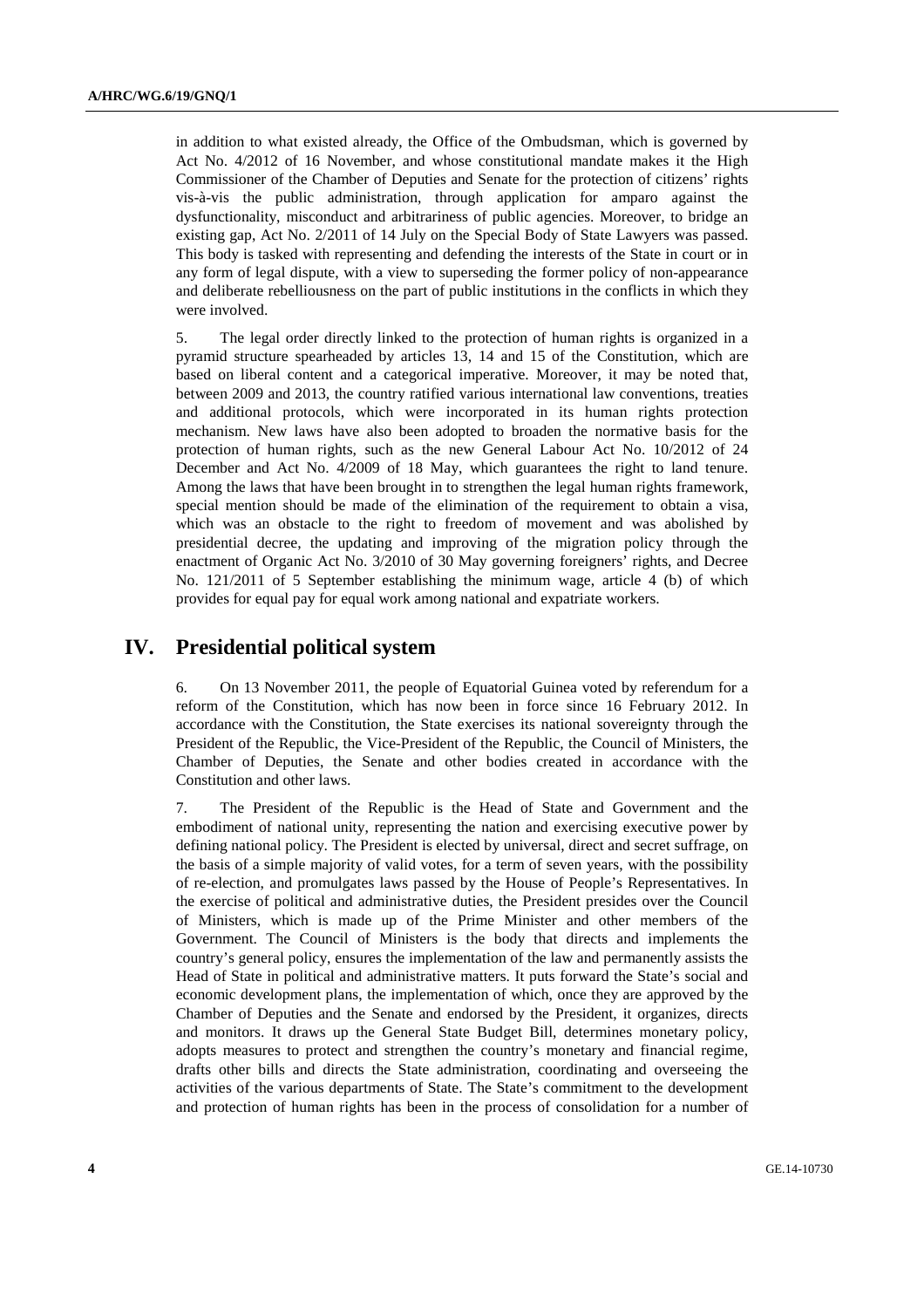years, with the appointment and confirmation of a deputy prime minister in charge of human rights and a deputy prime minister in charge of the social sector, the creation of the National Human Rights Commission, which is moving imperatively towards conformity with the Paris Principles, the establishment of the Parliamentary Commission for Complaints and Petitions and, lastly, the appointment of the Ombudsman.

# **V. On the recommendations (R70) related to the first national report**

### **A. Ratification of the Convention on the Rights of Persons with Disabilities**

### **R**<sup>1</sup> **70.1, 70.2, 70.3, 70.4, 70.6**

8. Although Equatorial Guinea has yet to ratify the Convention on the Rights of Persons with Disabilities, $2$  it is no less commendable and true that, at a national level, wideranging initiatives have been undertaken to improve the situation of persons with disabilities.<sup>3</sup> In a meeting of the Interministerial Council on 18 November 2013, the Government sanctioned the use of mechanisms leading to the ratification and implementation of the Convention. The initiatives undertaken notably include the approval and application of Decree No. 129/2004 of 23 August, on the effective integration of persons with disabilities into the social security system, which has led to the creation of the Special Service for persons with disabilities in the National Social Security Institute (INSESO). Since the decree was promulgated, 3,800 persons with disabilities have been included in the census and registered with INSESO. They have also received mobility aids, under programmes carried out by the National Association of Disabled Persons  $(ASONAMI)$ ,<sup>4</sup> and ocular instruments, through the association for the blind. A member of ASONAMI has been appointed as a senator in the current legislature. Every three months, the persons with disabilities recorded in the census and affiliated with INSESO are given an allowance equivalent to 60 per cent of the minimum wage,<sup>5</sup> independently of the health care and medical and pharmaceutical assistance that they receive.

9. In the general State budgets for the financial years 2011/12 and 2012/13, there is a heading for budgetary allocations to charitable organizations. These allocations provide financial support to persons with disabilities, families on very low income, and families with members with a serious illness leading to high treatment and rehabilitation costs.

10. In that connection, the Directorate-General of Special Education was established within the Ministry of National Education, with the objective of identifying students with disabilities or impairments and designing education modules tailored to their needs.

# **B. Accession to the Optional Protocol to the Convention on the Elimination of All Forms of Discrimination against Women and the Optional Protocol to the Convention on the Rights of the Child on the involvement of children in armed conflict**

 **Signature of the Optional Protocol to the International Covenant on Economic, Social and Cultural Rights** 

11. The Human Rights Department attached to the Office of the President has presented a debate on the Optional Protocol to the Interministerial Council. Once the decision to accede to it has been taken by the Council of Ministers, the process will be submitted to the two chambers of parliament for final approval.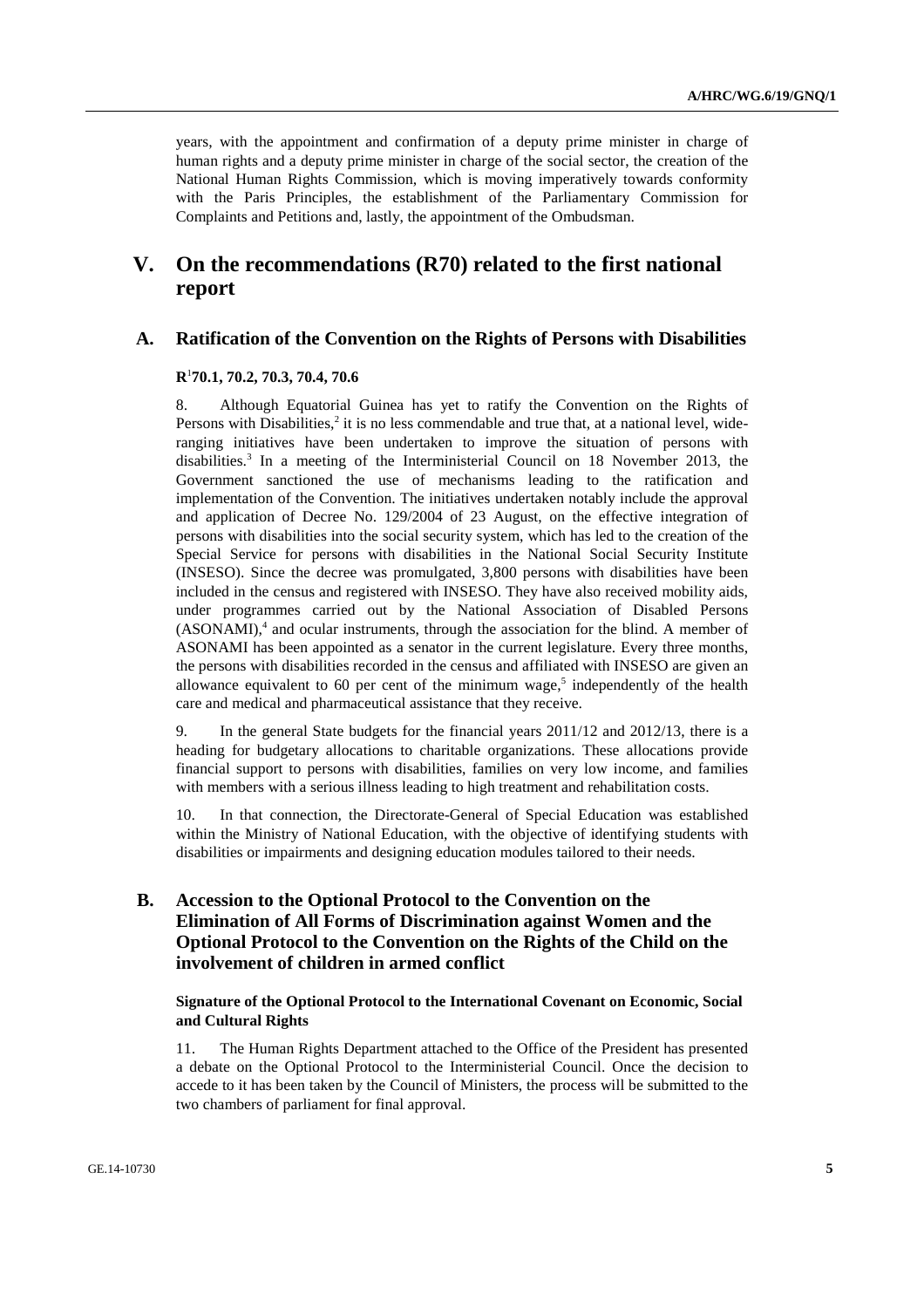# **C. The judiciary and the independence of judges and magistrates**

### **R70.49, 70.50, 70.51, 70.52, 70.53, 70.54**

12. The judicial system of Equatorial Guinea and the Head of State, who is the first magistrate of the nation, are the guarantors of the protection and promotion of human rights. The Head of State is the constitutional guarantor of the independence and functionality of the judiciary, and of respect for the Constitution and the independence of judges and magistrates. To that end, the Head of State receives assistance and support from the High Council of the Judiciary. In order to fulfil their mission, national courts are organized in such a way as to maintain an adversarial process that may be reviewed by other judges on appeal, in addition to providing for cassation appeals and constitutional appeals for amparo. The cassation review and the review of unconstitutionality by means of amparo are further guarantees provided by the Supreme Court of Justice and the Constitutional Court in order to ensure that trials have been conducted in observance of due process and the rights provided for in the Constitution. It was with this in mind that the Constitutional Court passed Organic Act No. 4/2011 of 14 July.

13. Currently, all judges and magistrates have received legal training. While the step has not yet been taken to offer a high quality level of training in the judiciary, that objective is nonetheless attainable and warrants the effort that the country is making in that respect. The organizational structure of the judiciary established under the 2009 Act has fully replaced the previous, inadequate organizational structure of 2004. Training and refresher courses are provided in the positive law of Equatorial Guinea and within the subregional system (CEMAC, BEAC-COBAC, OHADA). Similarly, several national jurists have attended training courses run by the OHADA Regional Judicial Training College in Cotonou.

14. Access to justice has improved thanks to a number of factors. Firstly, workers do not have to pay costs related to legal proceedings in labour disputes, unless they are shown to have acted in bad faith. Legal representation is not mandatory in some minor proceedings (before traditional, regional and magistrates' courts), or in labour cases. Under the new organizational structure of the judiciary of 2009, civil courts and courts of investigation have been established, as have labour courts in rural areas. The new traditional and magistrates' courts deal exclusively with municipalities. The Ministry of Justice, in cooperation with the School of Judicial Practice, has developed and widely disseminated a layman's guide to access to justice, as well as a collection of the national laws in force for the attention of justice officials.

# **D. Follow-up to the recommendations of the Special Rapporteur on torture and other cruel, inhuman or degrading treatment or punishment. References to the report of the Working Group on Arbitrary Detention**

15. After individual seminars given by the Human Rights Department attached to the Office of the President, all the uniformed services and judicial authorities were once again reminded of the Government's policy and decision not to tolerate the practice of torture or arbitrary detention at the national level, on penalty of drastic coercive measures.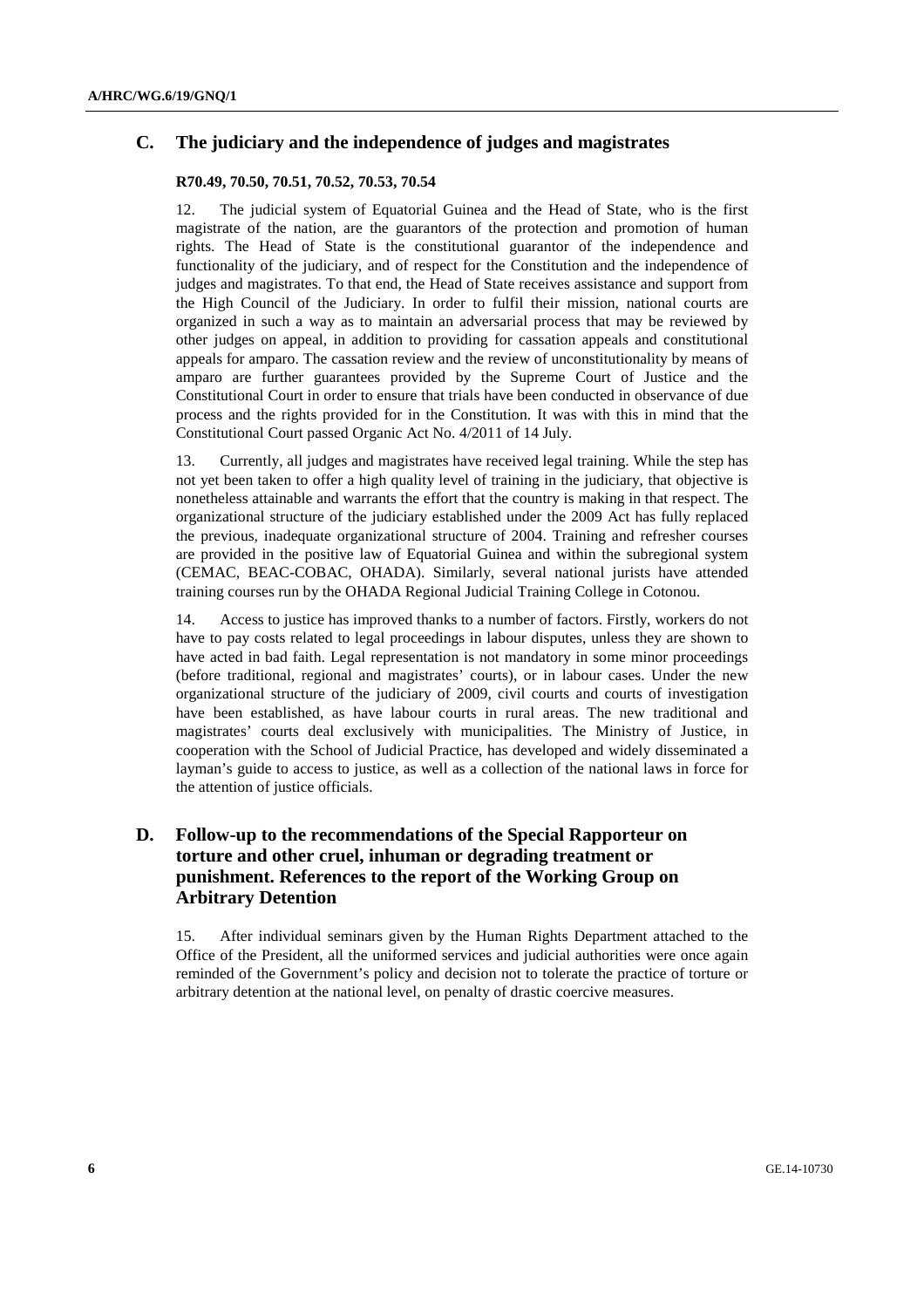### **E. Human rights training and awareness-raising**

### **R70.7, 70.8, 70.10, 70.86**

16. With regard to training in human rights issues, in 2012, a national workshop was held in Malabo on regional and international instruments and human rights mechanisms, including the UPR.

17. The Interministerial Commission on Human Rights<sup>6</sup> was established by Decree No. 45 of 16 May, and the National Commission in turn organized awareness-raising and training activities on trafficking in persons, capacity-building for national human resources, and the enforcement of, and respect for, international and national provisions related to the prevention and punishment of torture and other cruel, inhuman or degrading treatment or punishment. Consideration is being given to bringing the National Human Rights Commission into line with the Paris Principles with a view to achieving that objective.

### **R70.9, 70.16**

18. Regarding international cooperation and follow-up, Equatorial Guinea is covering a great deal of ground and intensifying efforts to achieve continued, stable cooperation with the United Nations bodies tasked with encouraging respect for human rights. This activity has been underscored by the response to the commitment to present national reports to the relevant organizations, the national prioritization of participation in, and follow-up to, the forums and meetings on such reports, including CEDAW, CRC and UPR, and the full participation in the activities of the Special Rapporteur on torture and other cruel, inhuman or degrading treatment or punishment.

### **R70.43, 70.44, 70.45, 70.46, 70.47**

19. National legislation on the smuggling of migrants and trafficking in persons, particularly children, has been enshrined in the mandates arising from the international treaties and conventions ratified by Equatorial Guinea. Neither the studies carried out by UNICEF in the 1990s on migration and child exploitation, nor those on trafficking and child prostitution in Equatorial Guinea, have been updated. Nevertheless, the Ministry of Social Affairs and the Status of Women, with the support of the International Organization for Migration and the United States Embassy in Equatorial Guinea, has organized meetings and information and dissemination courses on migrant-smuggling and human trafficking, aimed at civil servants, members of the national security service and border guards. In the same vein, the Ministry of the Interior and Local Communities organized an information and awareness-raising seminar on the challenges presented by the Act on migrantsmuggling and human trafficking. At its interministerial meeting of 18 December 2013, the Government authorized the ratification of the Optional Protocol to the Convention on the Rights of the Child on the sale of children, child prostitution and child pornography.

### **F. Jails, prisons, torture and impunity**

### **R70.34, 70.35, 70.36, 70.37, 70.38, 70.39, 70.40**

20. The International Committee of the Red Cross, along with representatives of religious groups, have enjoyed free access to detention centres at a national level, enabling them to monitor in situ the conditions of detention and the treatment given to inmates. During August and September 2013, the Public Prosecutor's Office carried out an inspection of the detention conditions and the reasons for detention or arrest in all jails and holding and detention centres throughout the country. Even though national criminal legislation, which dates back to colonial times, does not allow lawyers to assist persons in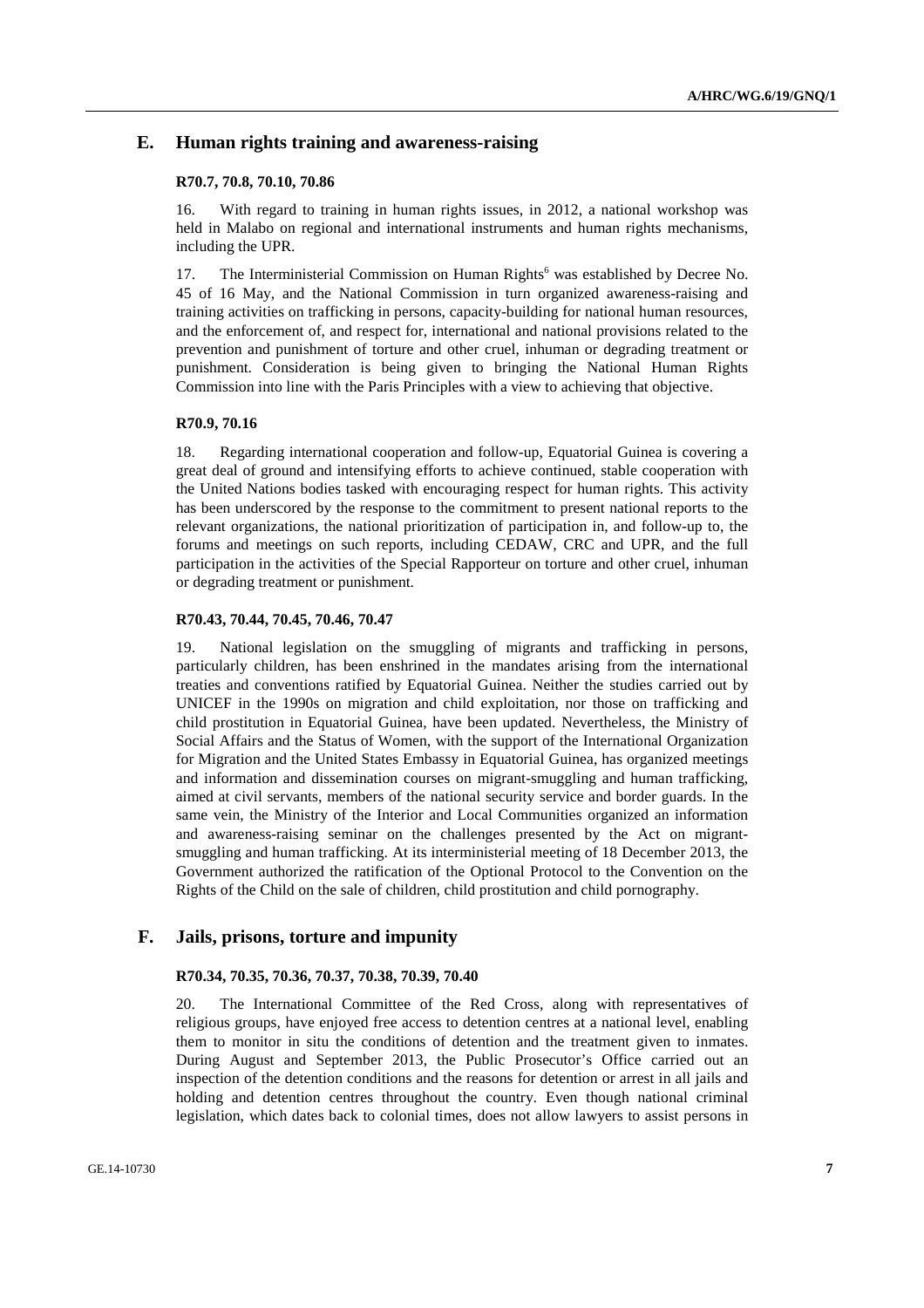police custody, a practice is nonetheless being developed to favour contact between lawyers and persons who have been arrested or detained. In that regard, habeas corpus proceedings have strengthened the mechanism for promptly bringing detainees before an examining magistrate.

21. Law enforcement personnel found guilty of acts of arbitrary detention, kidnapping, torture or similar offences, have been tried before military tribunals, sentenced to imprisonment and permanently detached from the corps to which they belonged. The State, in accordance with the laws governing its vicarious liability<sup>7</sup> for the crimes committed and damage inflicted by its officials, has expressed its willingness to provide full reparations to the victims of such acts. This is implicit in the provisions of the Prohibition of Torture Act No. 6/2006, which sets out the State's civil responsibility to pay compensation to either the victim or their beneficiaries for any harm or damage resulting from this crime against humanity.

### **G. Budgetary transparency, corruption and legal instruments to combat it**

#### **R70.5, 70.11, 70.13**

22. To date, it has not been possible to accede to the United Nations Convention against Corruption, but at the interministerial meeting of 18 December 2013, the Government authorized the completion of the procedures and formalities related to the ratification of that Convention. Mechanisms derived from the Convention have nevertheless been set up at a national level, and serve as valid instruments in the fight against corruption. Since 2012, corruption has been considered a constitutional offence under article 15.2 of the Constitution. Many civil servants have, however, been tried and sentenced for their involvement in acts of corruption and corrupt practices defrauding the public purse for a number of years. Decree No. 131 governing national economic and financial policy stipulates the requirement to "put an end to illegal tax collection", which is in the process of being achieved. The order is effectively self-explanatory: to eliminate ministerial accounts that are outside the purview of the public treasury, as well as the once widespread behaviour of certain civil servants, which involved receiving contributions, taxes and excise duties not provided for by the legislation in force.

23. It should be noted that an anti-corruption prosecutor's office has been established within the judiciary, as has the requirement for politically exposed persons to make a sworn statement of assets, and for conflicts of interest and the use of privileged information to be monitored. The measures were established under Decree-Law No. 1/2004 on ethics and dignity in the exercise of public functions. The duty to declare assets was incorporated in the reformed 2012 Constitution, along with the correlative a posteriori monitoring of the assets of politically exposed persons following the exercise of their public functions. The National Public Ethics Commission was consequently created by Decree No. 132 of 2 November.

24. Reference should also be made to the subregional provision drawn from the commercial legislation of OHADA, which prohibits members of the Government and civil servants in the States Members of OHADA from exercising commercial activities. Other instruments adopted to combat corruption in the public sector include: Decree No. 10/2011 of 20 January, which sets the pricing basis for works of the State; in the same vein, Act No. 5/2012 of 16 November governing the Audit Court, whose key role is to review and control the accounts kept by persons responsible for the public purse, and to demand accountability and transparent information from all persons who administer government funds or funds put at their disposal by the Public Treasury with the aim, as specified under article 9.1 of the Act, of subjecting the economic and financial activity of the public and parapublic sectors to the principles of legality, efficiency and economy. Attention should also be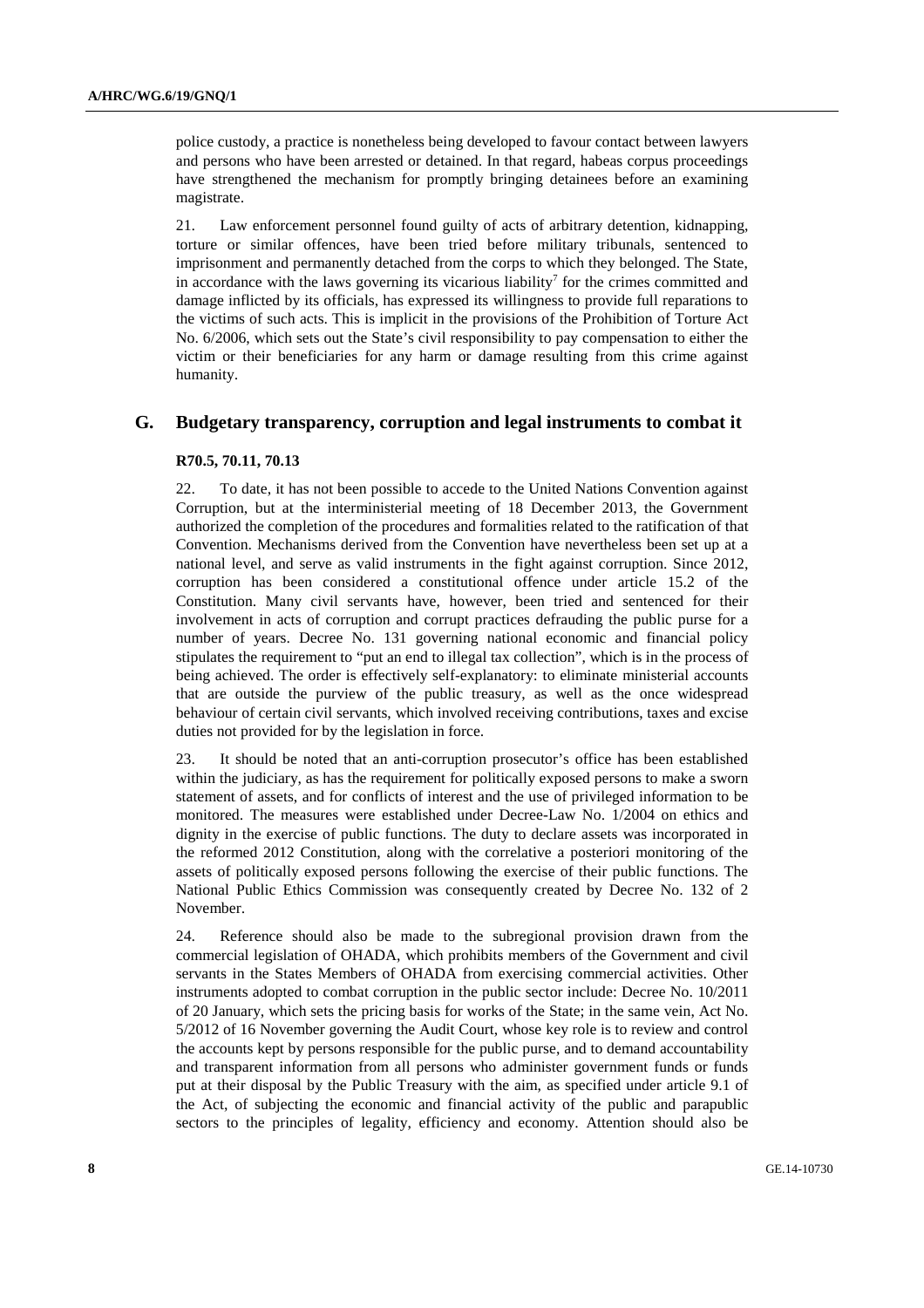drawn to Decree No. 42/2007 of 30 July governing civil society participation in the implementation of the Extractive Industries Transparency Initiative (EITI), expanding on Decree No. 87/2005 of 4 May, which provided for the creation of the National Commission for Good Governance and the Implementation of the Extractive Industries Transparency **Initiative** 

# **H. Accession to the Optional Protocol to the Convention on the Rights of the Child on the involvement of children in armed conflict (the Ministry of Foreign Affairs and Cooperation may provide replies)**

25. The Government is discussing the need to accede to the Optional Protocol in the Interministerial Council.

### **I. Rome Statute, International Criminal Court and serious human rights violations**

26. The Government is still considering the matter. It nevertheless endorses the African Union declaration in that regard.

### **J. Equality, gender-based violence and opportunities**

### **R70.15, 70.18, 70.19, 70.20, 70.21, 70.22, 70.23, 70.24, 70.41, 70.42, 70.60, 70.77**

27. Gender stereotypes are being eliminated in line with the constitutional mandate set out in article 13.2 of the Constitution of Equatorial Guinea, which orders the implementation of "legal initiatives and mechanisms to promote the adequate representation and participation of women in public posts and in the performance of other functions in all State institutions". For that reason, the gender ratio in the Government, Senate (whose presidency is occupied by a woman) and Chamber of Deputies shows significant participation by women.

28. It must be pointed out that, in Equatorial Guinea, there has been no enactment of laws, in the formal sense of the word, that discriminate against women. In the last four years, the civil, political, social and cultural rights of women, along with the elimination of practices and barriers detrimental to the development of girls, have led to full awareness and national action, which are worth pursuing in view of the results obtained. The National Multisectoral Action Plan for the Advancement of Women and Gender Equity (2005–2015) has reopened a previously trodden path. It is important to note the National Programme for education of adult, young and adolescent females, which is an educational project for illiterate adult females and young females who are failing at school or have dropped out. The national literacy and education curriculum and the learning modules for adults were designed, validated, printed and disseminated for that purpose. According to the first demographic and health survey in Equatorial Guinea, 88 per cent of women between the ages of 15 and 49 are literate. Regarding the economic rights of women, the equal pay established by the presidential decrees governing the minimum wage, $\delta$  the supplementary ministerial orders setting the minimum wage in all private sectors, and the monitoring and follow-up being conducted in the sector by both the Ministry of Labour and the National Social Security Institute, guarantee respect for such rights, which have been incorporated in the Constitution. Violations of the principle of equality are punished as employer offences under the General Employment Act.<sup>9</sup> In respect of positive discrimination, the Act provides that no factor directly related to the biological status of women (pregnancy, maternity, prenatal care, etc.) may serve as a cause for dismissal or any form of disciplinary sanction.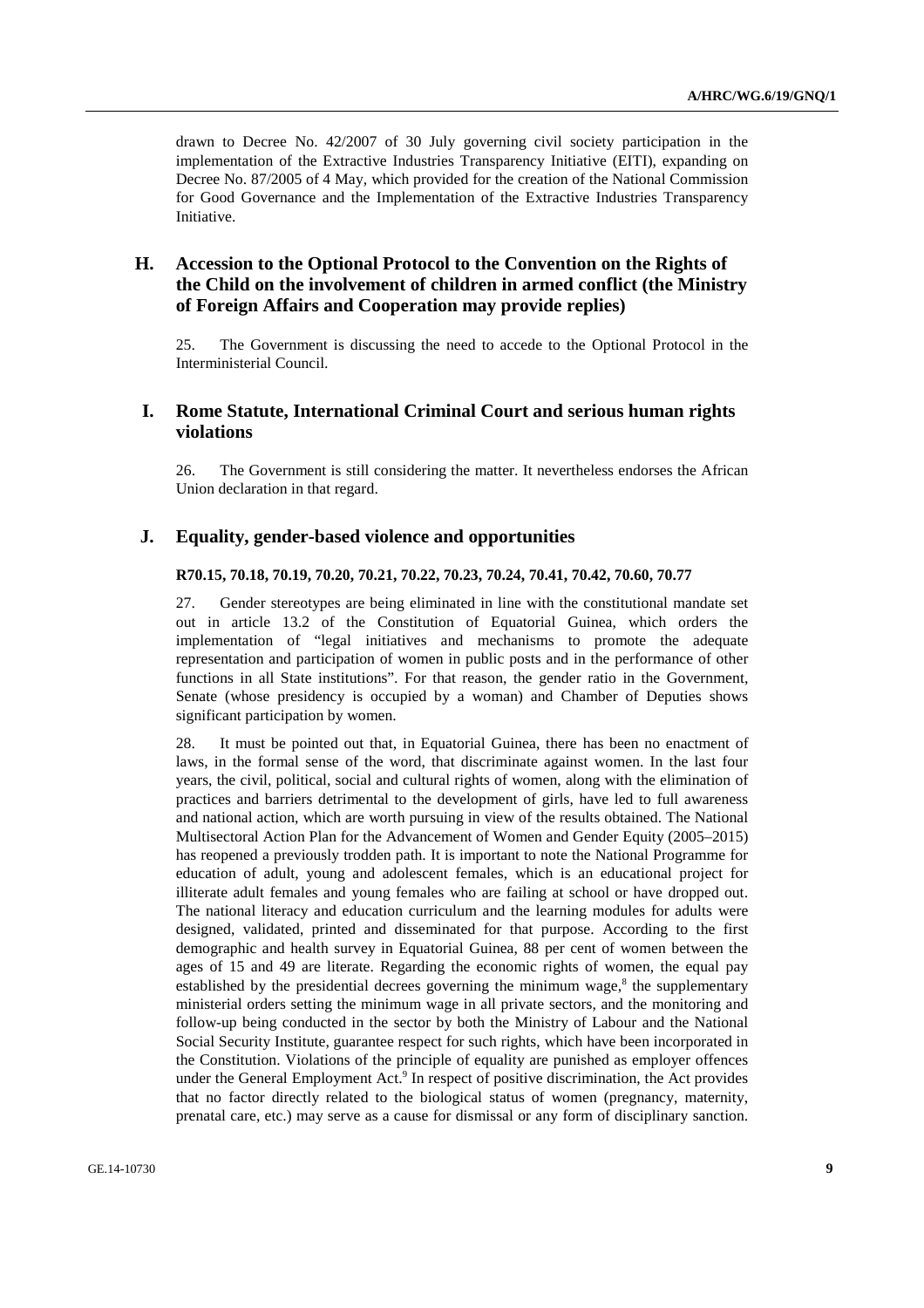To this provision must be added equal pay, which has been in force unconditionally in the public sector and in State and parastatal companies since the last century.

29. The contribution made by women in the different sectors of the economy has been promoted and increased thanks to activities linked to the adoption by Equatorial Guinea of a National Programme for education of adult, young and adolescent females who are illiterate or failing in the basic education system. In addition to this programme, efforts have been made by the private sector through the liberalization of the education system, leading to the opening and operation of several vocational training centres. Beyond this educational framework, decentralized activities have been undertaken to favour the development of women's economic power and, by extension, the growth of their autonomy. Although 39 per cent of women work, it is worth noting that 45 per cent of those women engage in commercial activities in the informal sector. Within this framework is the Selfemployment for Rural Women Project<sup>10</sup> (funded to the tune of more than CFAF 2.4 billion), which aims to contribute to boosting the income of women in rural areas through the dissemination of techniques to produce, preserve, market and process fishing and agricultural products. In the same context, partners for development such as oil companies have carried out activities, through projects conducted in rural areas, to foster security for women with limited resources by providing shelters and other facilities such as free nurseries, enabling them either to attend training courses to develop skills and competencies or devote their time to rural activities to generate income.

30. With regard to gender equality and equal opportunities, to participation in the empowerment of women and efforts to combat gender-based discrimination and violence, it is clear that some groups remain highly sceptical about the change of mindset required to abandon practices and customs that violate the human rights protection mechanisms that the Government is trying to implement. Article 15 of the Constitution has established discrimination against women as a constitutional offence. In terms of gender-based violence, the Mediation and Women's Counselling Service provides a trustworthy environment for women to report ill-treatment and domestic violence, and family, juvenile and examining magistrates' courts are contributing to efforts to combat violence against women by factoring in aggravation in cases where the victim of violence is the perpetrator's spouse, in addition to recognizing the offences of ill-treatment provided for in the Criminal Code.

31. The principle of equality has been incorporated in the Constitution through articles 5 and 13 and, in keeping with the constitutional mandate, the imposition of prison sentences for failing to pay a dowry, whether with respect to the wife or a family member, has been dropped from judicial and administrative practice. Although it must be recognized that around 30 per cent<sup>11</sup> of women with partners have been subjected to gender-based violence, such conduct is an offence under the Criminal Code, as are sexual transgressions, and courts correctly apply the law with regard to the punishment of offences such as domestic violence and rape. Family and juvenile courts have been established, whose competencies include dealing with cases of gender-based violence and, if necessary, informing the public prosecutor's office for the subsequent lawsuit. The fact of being a relative of the perpetrator is an aggravating circumstance.

32. With regard to the prohibition of discrimination on the basis of sexual orientation, heterosexuality and homosexuality are considered on an equal footing in Equatorial Guinea. The working paper from the Ministry of Health, which addresses sexual and reproductive rights, stipulates that all persons are entitled to the enjoyment of such rights without discrimination as to sexual orientation. Article 15.1 of the Constitution is more explicit, and sets out that discrimination on the basis of sexual orientation is an offence punishable by law.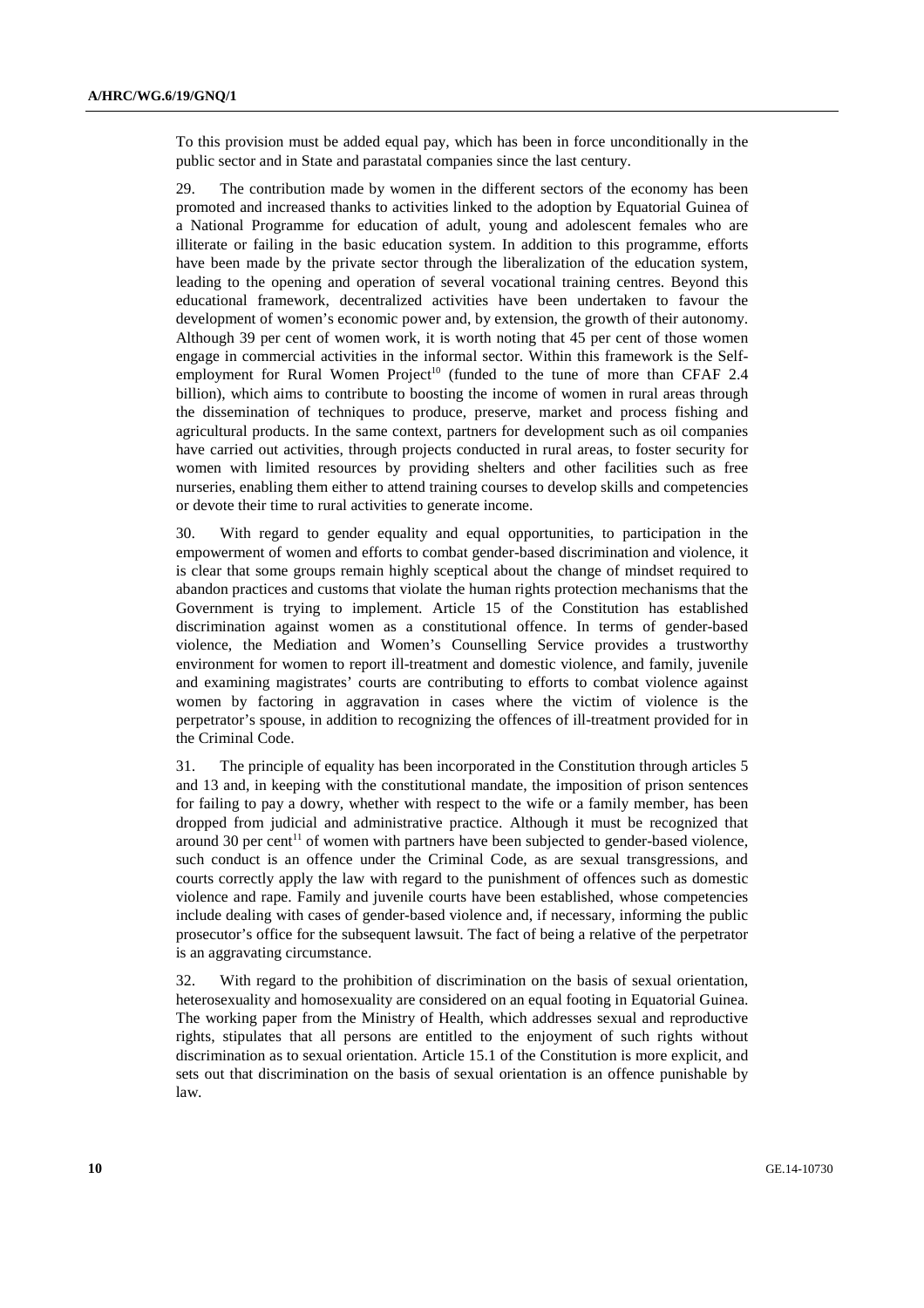### **K. Proportion of the general State budget**12 **devoted to the social sectors**

### **R70.61, 70.62, 70.64, 70.65**

33. Thanks to the work done by the National Institute of Statistics, which is attached to the Planning Department, it has been possible to rationalize investment in the health sector, health infrastructure, water, sanitation and HIV/AIDS. The results were achieved by conducting the Fourth Population and Housing Census, and by collecting data on the rural and urban working population. The First General Agricultural Census, taken in collaboration with the Ministry of Agriculture, is also worthy of note. In this respect, the State has progressively increased the proportion of public spending devoted to the social sectors, which amounted to 3.9 per cent of GDP in 2009, 22.9 per cent of the total budget for 2010, and 22.4 per cent in 2012. Some of these funds have been used to safeguard the living conditions of pensioners and retirees through INSESO. A programme has been implemented by the Ministry of Economy and Trade to provide financial support to smalland medium-sized businesses. Following the constitutional reforms, the Government of Equatorial Guinea has decided that, starting with the 2015 budget, it will increase investment in the social sectors (education, health, public service, social affairs, gender equality and cultural affairs). The Government has also made microcredit available to all small- and medium-sized businesses across the country through the Ministry of Trade.

### **Urban planning, housing, electricity, water and sanitation**

#### **R70.67, 70.68, 70.69**

34. In order to facilitate connections between among others provincial capitals, large municipalities, ports, airports and border areas, more than 698 kilometres of national highways have been paved over the last three years, and a further 402 kilometres are nearing completion. For provincial roads, which, though not part of the main road network, are significant because they can open up small towns and villages, large centres and rural agricultural production areas, a total of 124 kilometres has been surfaced. These roads serve to relieve congestion in rural areas, thereby facilitating the free movement of goods and services, and bring children in rural areas closer to school by reducing their journey time and the risks inherent in roads that are in a poor state of repair.

35. In terms of social housing, around 15,000 family homes have been built in the country, and more urban development areas are being expanded in order to create space for social housing. This programme of access to social housing goes hand in hand with the government programme for water supply and sanitation, which are also being extended in existing urban areas and rural areas, where a number of villages have already been supplied with drinking water. The first Demographic and Health Survey indicates that two thirds of the households in Equatorial Guinea have electricity. It is true that this includes only 43 per cent of rural households, but the situation is improving thanks to current urbanization and civil engineering projects. It is also notable that 56 per cent of the population now has access to drinking water.

36. The output capacity of the Turbogas electric power station in Malabo is currently being expanded, through a series of substations in Malabo and surrounding areas, and supply line II, which serves most of the households through an underground energy transportation and distribution system. The Turbogas energy network has reached some rural areas with a supply available 24 hours a day. The Djibloho hydroelectric plant in the mainland region has come into operation and currently produces 160 megawatts, distributed through the underground energy distribution system from the plant to the whole of the mainland region. The power plant under construction on the Sendje River will have a capacity of 200 megawatts. Some towns and district centres are currently supplied by free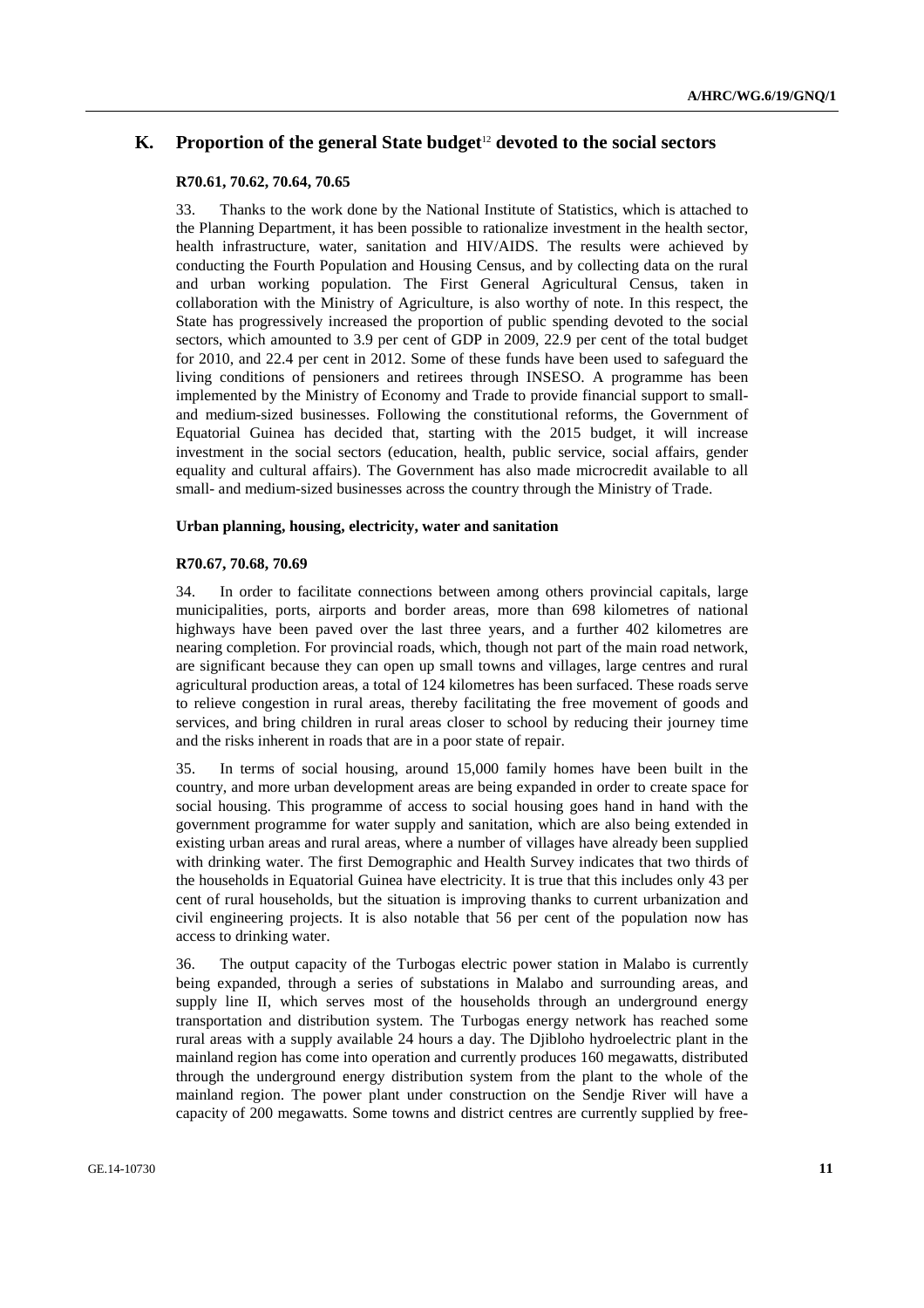standing generators. The hydroelectric power stations of Riaba, Musola and Musola II are being upgraded, which will expand the amount of power generated and the range of rural areas covered. The Ekuku electric power station, another thermal plant in the centre of Bata, and the Bikomo hydroelectric plant currently produce enough energy for the town of Bata and the surrounding area.

37. With regard to the supply of drinking water, work has been done for the intake, conveyance and supply of safe water fit for human consumption in Malabo, Luba, Baney, Cupapa, Riaba, Bata, Mongomo, Ebebeyin and Evinayong. Water is also being piped to a growing number of rural areas and to peripheral urban expansion areas.

### **Maternal and infant mortality and rural health**

#### **R70.70, 70.71, 70.72, 70.73, 70.74, 70.75, 70.76**

38. Maternal and infant mortality was one of the most detailed items in the first Demographic and Health Survey of 2011, owing to the impact it has on quality of life and life expectancy. Over the last three years, 498 community health workers have been trained to work in medical units in rural areas, as have 1,216 midwives, with the aim of ensuring that 90 per cent of births at a national level are attended by skilled staff. Efforts in this domain continue to grow. Indeed, according to the first Demographic and Health Survey, in 2011, 69 per cent of births were attended by skilled staff and 8 per cent by traditional midwives. At a national level, the Prenatal Care Service has been extended to cover childbirth and postnatal care, as part of the road map for the reduction in maternal mortality of 50 per cent by 2015, and 80 per cent by 2020. The Directorate-General for Family Health has been established and is responsible for strengthening and monitoring the coordinated activities of the National Reproductive Health Programme.13 More than 1,500 people have been trained as qualified staff (including health centre directors, health workers, laboratory assistants and auxiliary nurses), while 91 doctors, nurses, paediatricians, internists, surgeons and anaesthesiologists, among others, have been sent on specialized university training courses in foreign countries to cover similar health issues.

39. In urban, suburban and rural communities across the country, 392 health posts have been created, as well as 45 municipal health centres. National statistics indicate an average maternal mortality ratio of 308 per 100,000 live births over a 10-year period. The Strategic Emergency Plan and the Multi-sectoral Plan are two of the initiatives undertaken by the Government in respect of health issues related to HIV/AIDS. A special Minister of State in charge of HIV/AIDS has been appointed in the new government team. According to the first Demographic and Health Survey, 35 per cent of women and 25 per cent of men were tested for HIV between 2010 and 2011. Campaigns to raise awareness of the pandemic have been developed, including the 2011 national campaign on vertical mother-to-child transmission. In the context of the work carried out by the Infectious Diseases Reference Unit, there is a laboratory of immunobiology and a consultation and monitoring unit, where pregnant women are provided with an automatic diagnosis and, if necessary, mothers with HIV are provided with infant formula. The treatment of children with an HIV-positive mother is regulated by the Protocol on prevention of vertical mother-to-child transmission, and the 2012 Global AIDS Response Progress Report has been a valuable instrument for monitoring the national HIV/AIDS situation. Antiretroviral treatment is accessible to the whole population and is completely free of charge, the costs being defrayed in their entirety by the public purse, as are those related to diagnosis and prevention. Six treatment centres have been set up across the country. From the point of view of awareness-raising, the Association of Women against AIDS,<sup>14</sup> in close collaboration with the Government, and with support from both private companies and the World Health Organization, has launched several training campaigns for educators of religious leaders, appointed 50 advisers on vertical mother-to-child transmission, raised awareness among, and provided information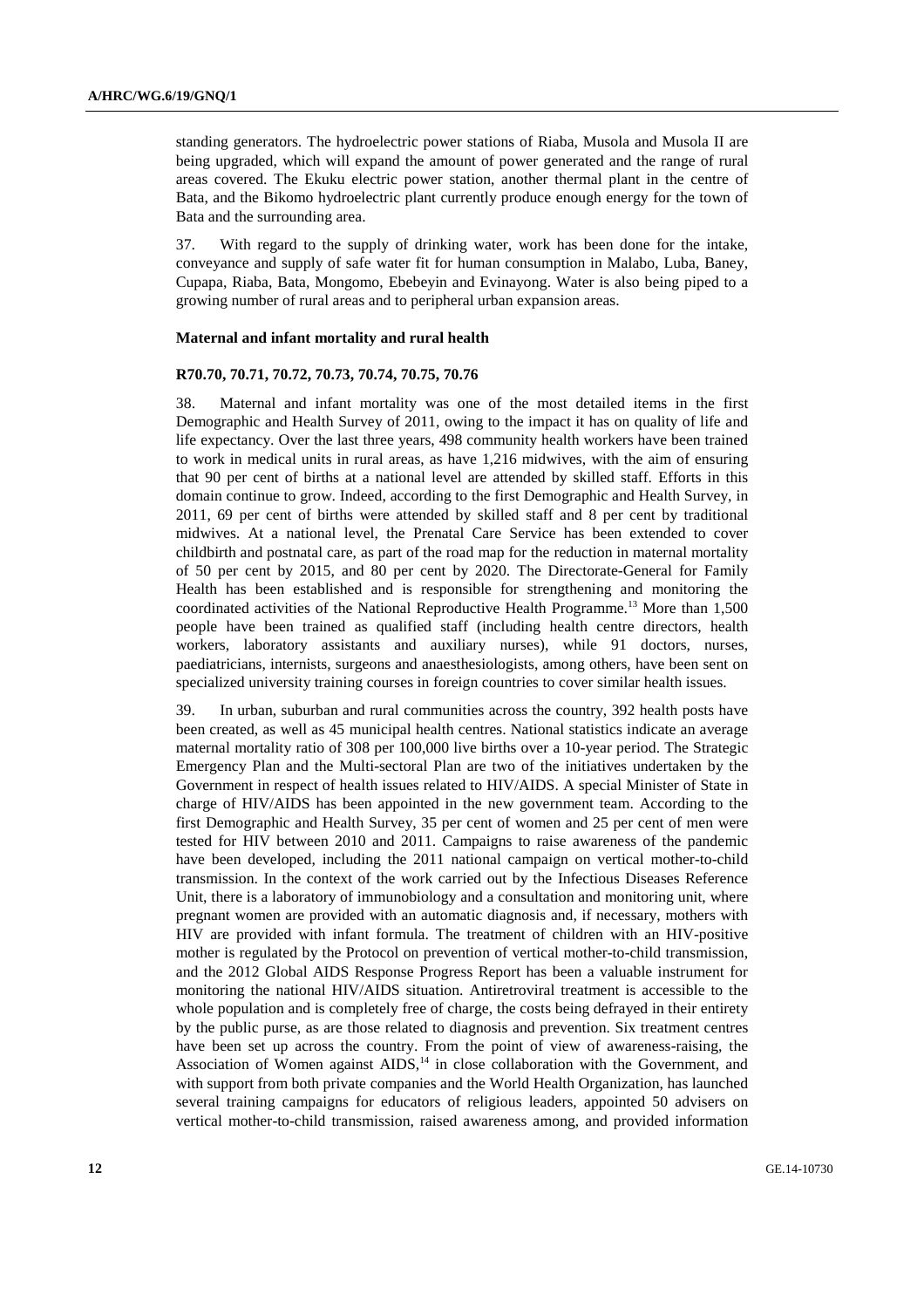to, persons affected by HIV/AIDS on how to live with the disease, and conducted awareness-raising and information campaigns in private company workplaces, schools and military camps located in rural areas and provincial centres. The funds used for the HIV/AIDS project have had a significant impact on the achievements made. With regard to health, a target has been set to improve access to malaria diagnosis and artemisinin combination therapy (ACT) by 100 per cent by 2020. The plan will involve activities such as offering diagnoses free of charge and distributing essential medicines at a low price.

#### **Childhood, education and the right to education for all**

#### **R70.78, 70.79, 70.80, 70.81, 70.82, 70.83, 70.84**

40. It is important to begin by highlighting that education is a right enshrined in the Constitution of Equatorial Guinea, and that the National Education Act establishes that it is free of charge. In fact, the Government has handed out heavy punishments to civil servants and teachers who have engaged in corruption by imposing parafiscal taxes and obligations that tend to undermine the principle of free education. In order to pursue the policy of free education and university access for vulnerable sectors of society and young people from rural areas, the Government has undertaken the construction of three university campuses in Basapú, Mongomo and Oyala.

41. The State of Equatorial Guinea does not exercise a monopoly over education, meaning that religious and secular private schools are permitted. The concept of education for all, launched by the Government of Equatorial Guinea, and the proposed objective of providing water and electricity for all, have been publicized not as mere political slogans but rather as a reality, attainable through programmes and projects that are adequately funded and monitored. In that connection, the National Plan on Education for All has been institutionalized, as has the Educational Development Programme for Equatorial Guinea (PRODEGE), which receives support and technical assistance from the Academy for Educational Development in the United States. An initiative already under way is the 12 de octubre Vocational Training Centre for young people and adults, which has a new building equipped with technical facilities, allowing it to provide training that meets the demands of the labour market in such sectors as electricity, hospitality, industrial cold storage and the automotive industry.

42. The national education system has been reformed through alterations to school curricula and textbooks at the various levels. With regard to human resources, 992 teachers have been trained thanks to PRODEGE and, through the University Teacher Training School, they have the opportunity to receive university-level training. According to the Statistical Yearbook, the primary school enrolment rate for the 2010/11 academic year was 70.8 per cent, of whom 49.3 per cent were girls. A total of 34,237 pupils attended secondary school. Since 2008, more than 2,000 teachers have been hired in order to satisfy teaching needs, particularly in decentralized areas, whether suburban or rural. Women account for around 30 per cent of the enrolment and completion rates at the 12 de octubre Vocational Training Centre.

43. In spite of the progress achieved in this domain, Equatorial Guinea acknowledges the urgent need to redouble and continue the efforts made to increase enrolment and completion rates, and to reduce the repetition rate and problems in accessing educational establishments. It is clear that female dropout rates remain a constant cause for concern, and the need to improve the quality of the university education offered by the National University of Equatorial Guinea<sup>15</sup> is a task to be accomplished in the coming years. One of the initiatives to strengthen the fight against dropout rates has been to support the enrolment and placement of young girls in girls' schools and the religious boarding schools for girls in, inter alia, Basilé, Bososo, Ebibeyín and Malabo-Caracolas. Moreover, to address issues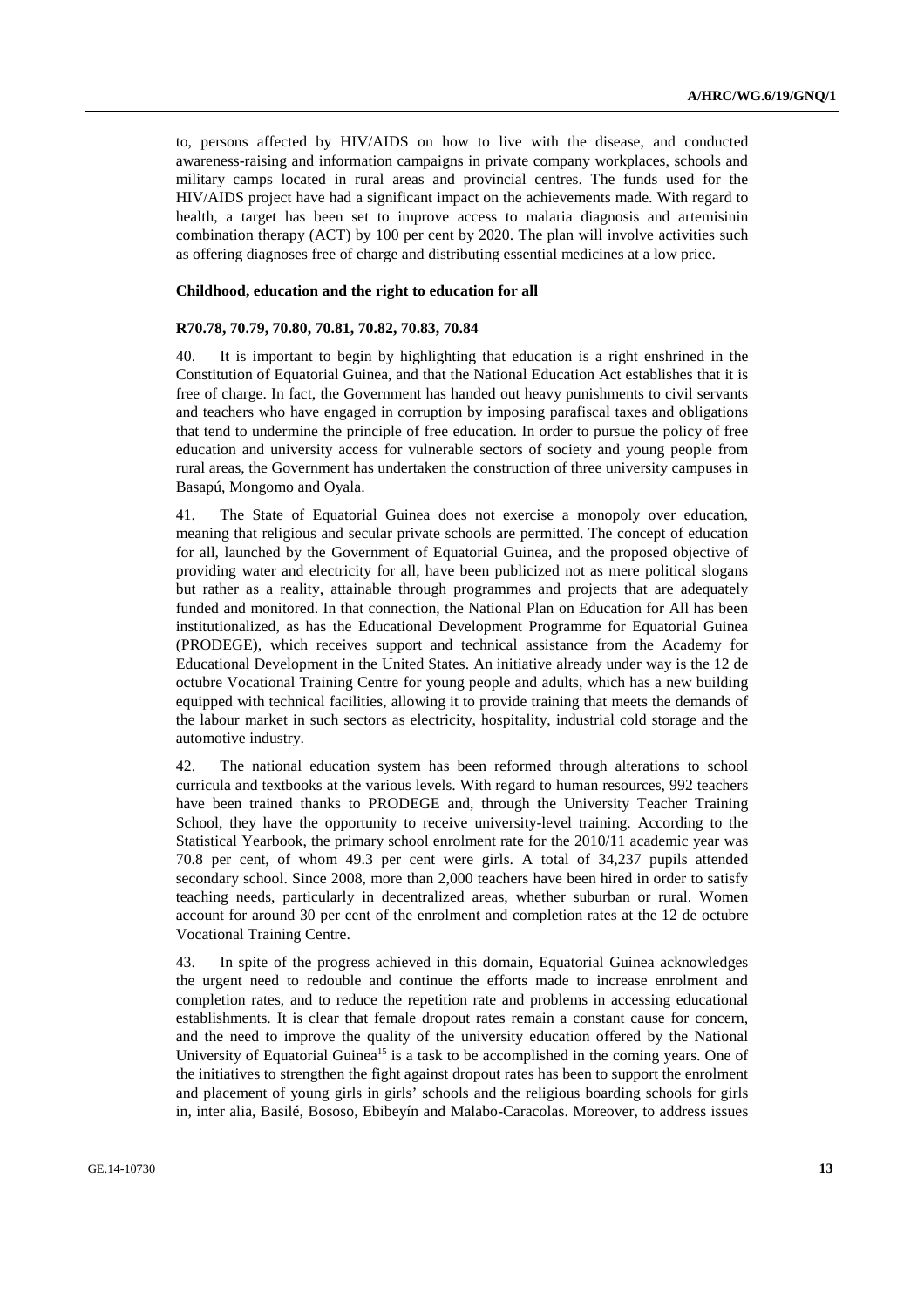related to school dropout, vocational training centres have been set up in the seven provincial capitals, while existing centres have been strengthened. Five school inspectors have been trained to supervise the centres, and 82 teachers have been trained in foreign countries with an experience similar to ours. The social participation of children is gradually being achieved and, in 2013, pursuant to Decree No. 21/2013 of 28 January, the Children's Parliament of the Republic of Equatorial Guinea was established, with the aim of creating a propitious environment for young people to discuss their problems.

#### **Associations, culture and free expression**

#### **R70.55, 70.56, 70.57**

44. National legislation on associations, the right to culture and the free expression of ideas, opinions and knowledge contains no provisions that restrict, hinder or complicate the exercise of the aforementioned freedoms. It has in fact been possible to detect isolated administrative centres where the understanding of the legal content was not in tune with the principal meaning or breadth of those rights, and steps have been taken to remove those bottlenecks. In fact, there are many associations and NGOs in the country that operate in numerous fields, such as cinema, theatre, literature, culture, physical disability and visual impairment. AMUSIDA, ASONAMI, CANIGE and AMUDIGE, among others, have been able to establish themselves and carry out activities subject only to strict compliance with the law. Associations with a cultural approach have fostered creativity, particularly in the visual arts and stage design, thereby stimulating public participation in the creation of a mindset based on cultural integration.

45. In that connection, the Cultural Centre of Equatorial Guinea has now been established and will serve, in a similar fashion to the Spanish and French centres, among others, as a platform for research into the common cultural heritage and the specific heritage of national sociocultural groups, by compiling tales and legends and organizing exhibitions, concerts and recitals. In order to revive cultural activities, animation, administration and cultural management courses have been offered for the training of human resources.

46. Another cultural achievement has been the opening of the National Library with its peripheral activities, which include book kiosks in urban areas and mobile libraries to distribute books in rural areas.

47. Inspired by the Cultural Charter for Africa drawn up by the African Union, plans have been made for the future development of a National Cultural Charter.

# **VI. Recommendations (R71)**

### **R71.1, 71.2, 71.8, 71.16, 71.17, 71.18, 71.19, 71.20, 71.21, 71.22, 71.23**

48. Concerning the death penalty, torture and other inhuman and degrading treatment. With regard to abolishing the death penalty or at least establishing a moratorium, the Government has conducted studies on the matter, and for the time being has concluded that a moratorium is the most appropriate course of action. Legislation has therefore been developed, which is being discussed by the Interministerial Council and will be promulgated very shortly. While the death penalty is provided for in article 13 (a) of the Constitution, the Government of Equatorial Guinea has adopted a decree declaring a temporary amnesty with respect to the death penalty in the Republic of Equatorial Guinea.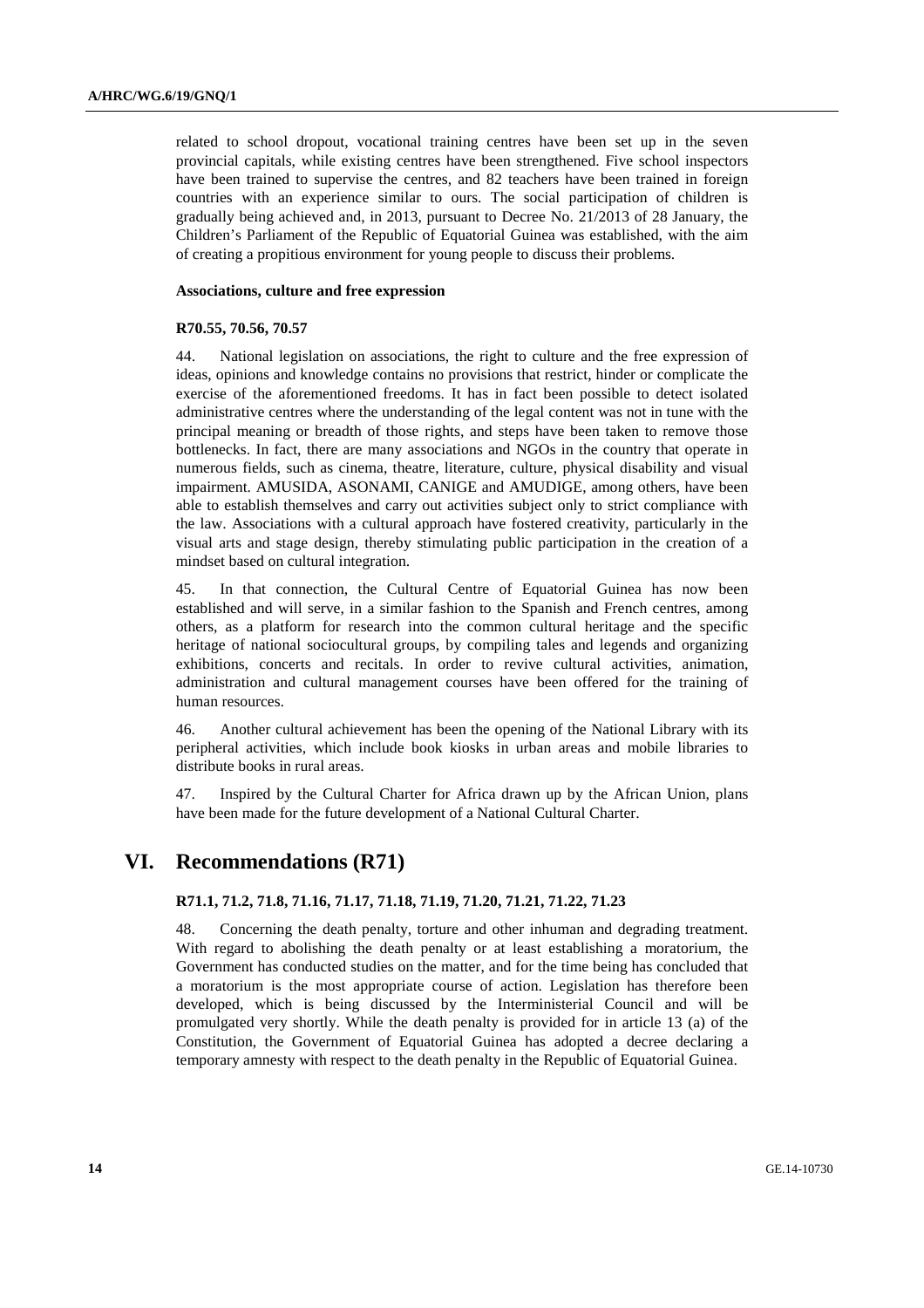### **R71.5, 71.6**

49. Concerning enforced disappearances and forced internal displacements. The Government of Equatorial Guinea has explicitly prohibited both enforced disappearances and forced displacements, under penalty of heavy and severe sanctions for persons who fail to comply with this decision of the Government and the institutions that guarantee full observance of human rights.

### **R71.9, 71.10**

50. National human rights institutions and the Paris Principles. The strengthening of the National Human Rights Commission and the coordination among national human rights institutions are going ahead, although at the moment the process is undoubtedly slow. In its resolution of 25 May 2012, the National Human Rights Commission announced the implementation of the various necessary and sufficient mechanisms for its full integration into the Commission of National Human Rights Institutions in Central Africa, which is based in Yaoundé, and the Network of African National Human Rights Institutions based in Nairobi. In its plan of action to raise awareness among all sectors of the population throughout the country, the Human Rights Department attached to the Office of the President has organized a training and awareness-raising campaign on the subject of human rights for all provincial authorities.

### **R71.11, 71.12, 71.13, 71.14, 71.15**

51. Standing invitation and special procedures mandate holders. The Government of Equatorial Guinea reserves judgement for now, awaiting the declaration of the bicameral parliament that was recently instated in the country.

52. The previous recommendations (R71.5, 71.6, 71.9, 71.10, 71.11, 71.12, 71.13, 71.14, 71.15), which did not meet with the full approval of Equatorial Guinea at the time, are part of a package that the Government is studying closely before it is referred to parliament for whatever purposes may be deemed appropriate.

# **VII. Conclusion**

53. There is no question that Equatorial Guinea will follow the patterns that it has legitimately and sovereignly marked out for its democratic course, from which it can be logically and inevitably inferred that there will be a full and effective implementation of the culture of acknowledging and respecting each and every one of the human rights recognized in international instruments, and in the idiosyncratic customs of the societies and cultures that compose the mosaic of the State of Equatorial Guinea. Where appropriate, there will also be full and satisfactory compensation for damages to which victims of acts that violate human rights may be entitled. In that regard, the dialogue between Equatorial Guinea and the United Nations system will, as always, be frank and transparent, and the universal periodic review mechanism and other means of interaction will play a key role in that respect. Equatorial Guinea has never claimed or believed that human rights standards are a way of falsely accusing the country or a subterfuge on the part of the international community, but rather that they are simply a right that benefits the nation and every citizen in this country. For that reason, we once again call for the support of the international community and of all our development partners, so that they will continue to cooperate with our country to fulfil the objectives that Equatorial Guinea has set for itself through the National Economic and Social Development Plan for Horizon 2020.